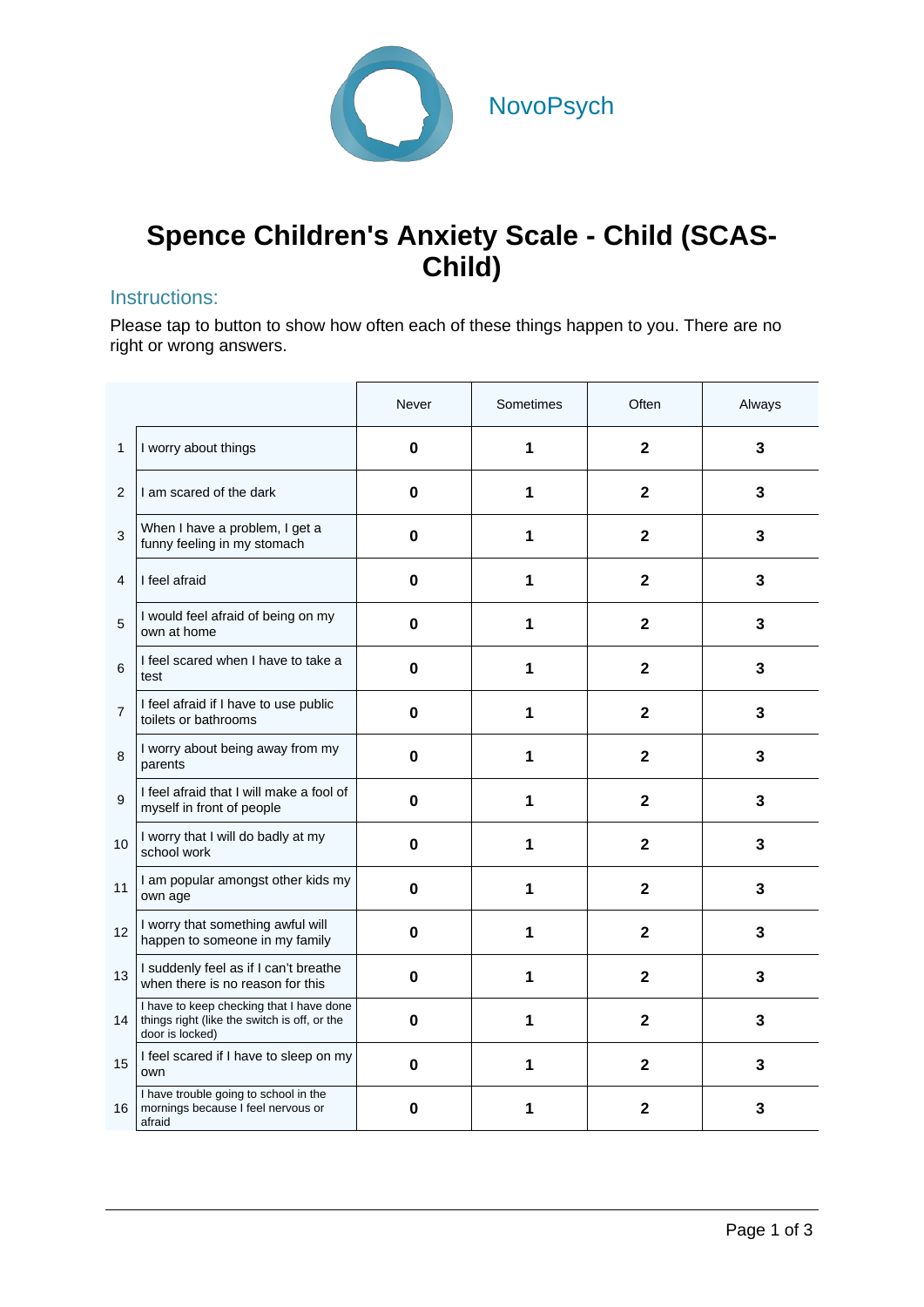

|    |                                                                                                           | Never       | Sometimes | Often                   | Always |
|----|-----------------------------------------------------------------------------------------------------------|-------------|-----------|-------------------------|--------|
| 17 | I am good at sports                                                                                       | 0           | 1         | $\mathbf{2}$            | 3      |
| 18 | I am scared of dogs                                                                                       | 0           | 1         | $\mathbf{2}$            | 3      |
| 19 | I can't seem to get bad or silly<br>thoughts out of my head                                               | 0           | 1         | $\mathbf{2}$            | 3      |
| 20 | When I have a problem, my heart<br>beats really fast                                                      | 0           | 1         | $\mathbf{2}$            | 3      |
| 21 | I suddenly start to tremble or shake<br>when there is no reason for this                                  | $\bf{0}$    | 1         | $\mathbf{2}$            | 3      |
| 22 | I worry that something bad will<br>happen to me                                                           | $\bf{0}$    | 1         | $\mathbf{2}$            | 3      |
| 23 | I am scared of going to the doctors<br>or dentists                                                        | 0           | 1         | $\mathbf 2$             | 3      |
| 24 | When I have a problem, I feel shaky                                                                       | 0           | 1         | $\mathbf{2}$            | 3      |
| 25 | I am scared of being in high places<br>or lifts (elevators)                                               | 0           | 1         | $\mathbf{2}$            | 3      |
| 26 | I am a good person                                                                                        | 0           | 1         | $\mathbf{2}$            | 3      |
| 27 | I have to think of special thoughts to stop<br>bad things from happening (like numbers<br>or words)       | 0           | 1         | $\mathbf{2}$            | 3      |
| 28 | I feel scared if I have to travel in the<br>car, or on a Bus or a train                                   | 0           | 1         | $\mathbf{2}$            | 3      |
| 29 | I worry what other people think of<br>me                                                                  | 0           | 1         | $\mathbf{2}$            | 3      |
| 30 | I am afraid of being in crowded places<br>(like shopping centres, the movies,<br>buses, busy playgrounds) | 0           | 1         | $\mathbf 2$             | 3      |
| 31 | I feel happy                                                                                              | 0           | 1         | 2                       | 3      |
| 32 | All of a sudden I feel really scared<br>for no reason at all                                              | $\mathbf 0$ | 1         | $\overline{\mathbf{2}}$ | 3      |
| 33 | I am scared of insects or spiders                                                                         | $\mathbf 0$ | 1         | $\overline{\mathbf{2}}$ | 3      |
| 34 | I suddenly become dizzy or faint<br>when there is no reason for this                                      | $\mathbf 0$ | 1         | $\mathbf{2}$            | 3      |
| 35 | I feel afraid if I have to talk in front of<br>my class                                                   | $\bf{0}$    | 1         | $\overline{\mathbf{2}}$ | 3      |
| 36 | My heart suddenly starts to beat too<br>quickly for no reason                                             | $\mathbf 0$ | 1         | $\overline{\mathbf{2}}$ | 3      |